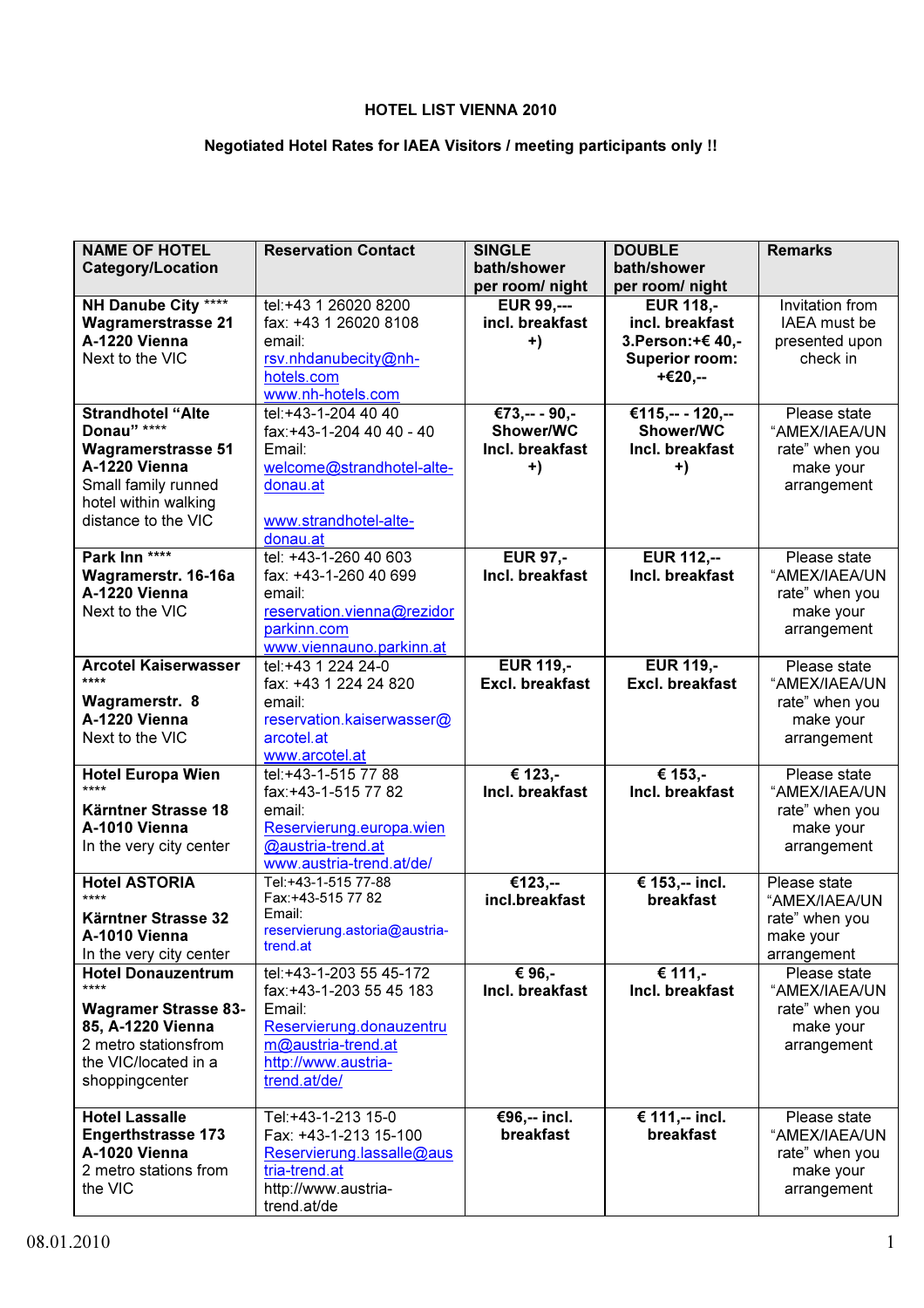| <b>Austria Classic Hotel</b><br>Wien ***<br><b>Praterstrasse 72</b><br>A-1020 Vienna<br>4 metrostations away<br>from the VIC, direction<br>downtown,<br>Small independent<br>hotel | Tel:+43-1-211 30 0<br>Fax: +43-1-211 30 72<br>Email<br>info@classic-hotelwien.at<br>www.classic-hotelwien.at<br>(former Hotel NORDBAHN)                                                                                                                 | € 88,- - 129,--<br>Incl. breakfast<br>$+)$                 | € 98-139 Budget<br>€106-146Classic<br>€134-169 Superior<br>Incl. breakfast<br>$+)$ | Please state<br>"AMEX/IAEA/UN<br>rate" when you<br>make your<br>arrangement |
|------------------------------------------------------------------------------------------------------------------------------------------------------------------------------------|---------------------------------------------------------------------------------------------------------------------------------------------------------------------------------------------------------------------------------------------------------|------------------------------------------------------------|------------------------------------------------------------------------------------|-----------------------------------------------------------------------------|
| Hotel Capri ***<br>Praterstrasse 44-46<br>A-1020 Vienna<br>4 metrostations away<br>from the VIC, direction<br>downtown.<br>Small independent<br>hotel/apartment                    | tel: +43-1-214 84 04<br>fax:+43-1-214 27 85<br>Email:<br>office@hotelcapri.at<br>www.hotelcapri.at<br>www.business-wohnung.at                                                                                                                           | Until 28Feb € 68<br>From 1Mar €84<br>Incl. breakfast<br>+) | Until<br>28Feb€95Incl.<br>From 1Mar €115<br>breakfast<br>+)                        | Please state<br>"AMEX/IAEA/UN<br>rate" when you<br>make your<br>arrangement |
| roomz Budget Design<br>Hotel ***<br>Paragonstrasse 1<br>A-1110 Vienna<br>25 minutes by<br>underground from the<br>$VIC - suburb.$                                                  | tel: +43-1-743 1 777<br>fax:+43-1-743 1 888<br>Email:<br>reservations@roomz-<br>vienna.com<br>online reservation:<br>http://www.onlinehotelres<br>ervierung.de/cgi-<br>bin/buchen.cgi?roomzvie<br>nna<br><b>LOGIN: AMEX TVL</b><br>www.roomz-vienna.com | <b>EUR 75,--</b><br>Incl. breakfast                        | <b>EUR 84,--</b><br>Incl. breakfast                                                | Please state<br>"AMEX/IAEA/UN<br>rate" when you<br>make your<br>arrangement |

All rates in EUR are per room, per night and are subject to change. Rates may not be available at high seasons, i.e. congresses, fairs, etc. Taxes and service charges are included. +) Rate depending on room type and/or season !!

How to book a room with a hotel on this list:

1) Please send your reservation by email or fax directly to the requested hotel !

2) Following information must be included in your reservation:

- Family name and first name of the person(s) for whom the room(s) should be booked<br>- arrival date (including annr time if nossible)
- $arrival$  date (including appr. time if possible)
- departure date
- number and kind of room(s) i.e. single/double, (non)smoker
- special wishes
- indicate, that special "AMEX/UN/IAEA rate" is requested
- a credit card number with expiry date for guarantee purposes (will only be charged if the guest does not show up at the hotel or cancels after cancellation deadline)
- Your contact details in case they have any questions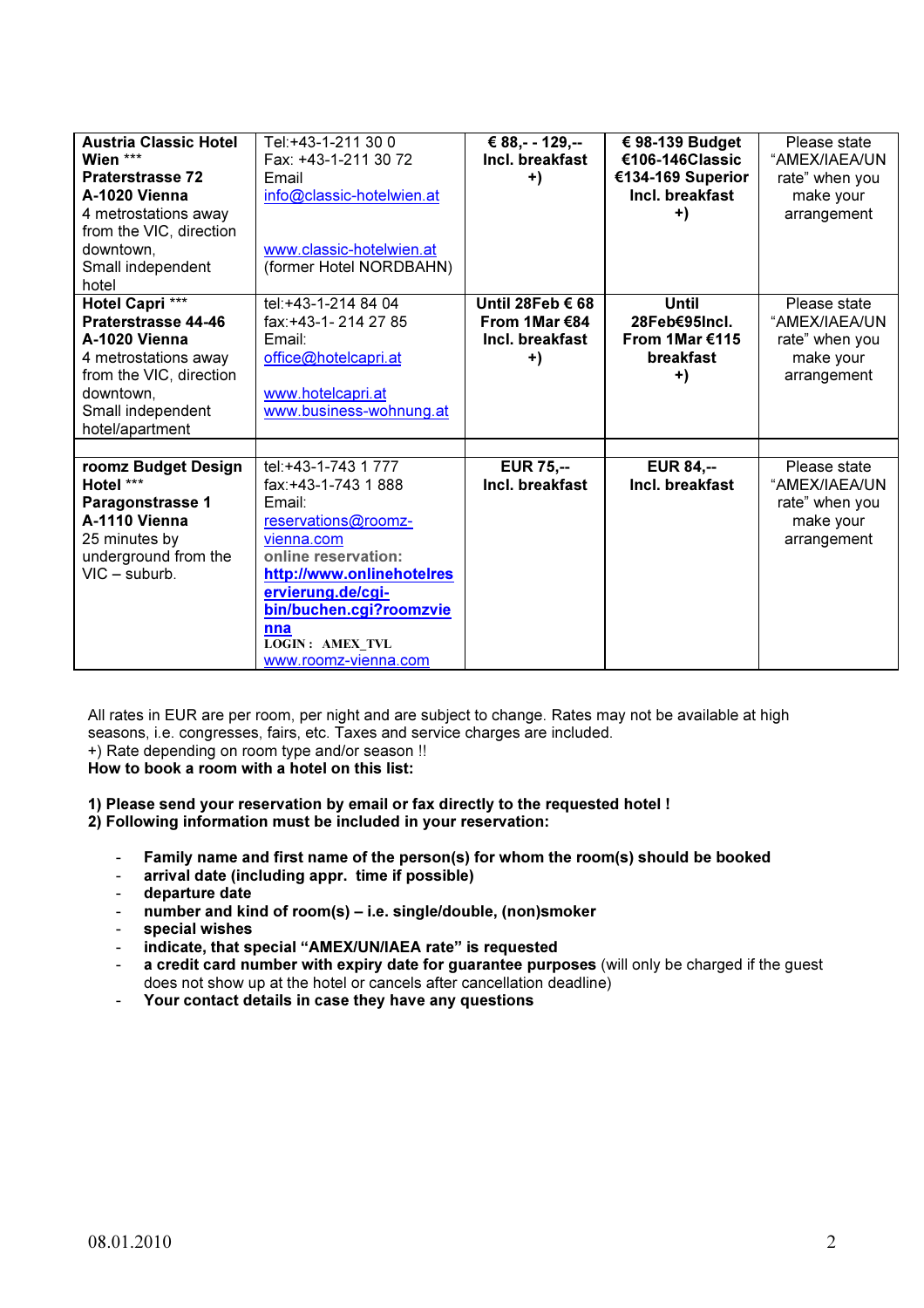#### ACCOR HOTEL LIST VIENNA 2010

| <b>NAME OF HOTEL</b>         | <b>Reservation Contact</b>           | <b>SINGLE</b>                  | <b>DOUBLE</b>                  | <b>Remarks</b> |
|------------------------------|--------------------------------------|--------------------------------|--------------------------------|----------------|
| <b>Category/Location</b>     |                                      | bath/shower<br>per room/ night | bath/shower<br>per room/ night |                |
| <b>Hotel Ibis Messe***</b>   | tel:+43-1-217 700                    | $\overline{\epsilon}$ 69.-     | € 87.-                         | Please state   |
| Lassallestrasse 7            | fax:+43-1-217 70 556                 | Excl. breakfast                | Excl. breakfast                | "AMEX/IAEA/UN  |
| A-1020 Vienna                | Email:                               |                                |                                | rate" when you |
| 2 metrostations away from    | H2736@accor.com                      | Breakfast € 10,-               | Breakfast € 10,-               |                |
| the VIC, direction           |                                      |                                | /Person                        | make your      |
| downtown                     |                                      |                                |                                | arrangement    |
| <b>Suitehotel</b>            | www.accor.com<br>tel: +43-1-245 88 0 | € 91,-                         | € 91,-                         | Please state   |
| Radingerstrasse 2            | fax: +43-1-245 88 188                | Incl coffee to go              | Incl coffee to go              | "AMEX/IAEA/UN  |
| A-1020 Vienna                |                                      | in the morning                 | in the morning                 | rate" when you |
| 2 metrostations away from    | Email: H3720@accor.com               |                                |                                | make your      |
| the VIC, direction           |                                      | <b>Breakfast basket</b>        | <b>Breakfast basket</b>        | arrangement    |
| downtown                     | www.accor.com                        | €12.-                          | €12,-/Person                   |                |
|                              |                                      |                                |                                |                |
| <b>Mercure Wien City****</b> | Tel: +43-1-213-130                   | € 103,-                        | € 118,-                        | Please state   |
| Hollandstraße 3              | Fax: +43-1-213-132-30                | Incl. breakfast                | Incl. breakfast                | "AMEX/IAEA/UN  |
| 1020 Vienna                  | Email: h1568@accor.com               |                                |                                | rate" when you |
| Between City Centre and      |                                      |                                |                                | make your      |
| VIC, Station                 | www.accor.com                        |                                |                                | arrangement    |
| Schwedenplatz                |                                      |                                |                                |                |
| <b>Mercure Wien</b>          | Tel:+43-1-211 400                    | $€113,-$                       | € 128,-                        | Please state   |
| Imlauer****                  | Fax: +43-1-211 407                   | incl. breakfast                | incl. breakfast                | "AMEX/IAEA/UN  |
| Rotensterngasse 12           | email:                               |                                |                                | rate" when you |
| 1020 Wien                    | mercure.wien@imlauer.com             |                                |                                | make your      |
|                              | www.accor.com                        |                                |                                | arrangement    |
| <b>Mercure Wien Zentrum</b>  | tel:+43-1-534 60 1250                | € 120,-                        | € 135,-                        | Please state   |
| بصعيف                        | fax: +43-1-534 60 232                | incl. breakfast                | incl. breakfast                | "AMEX/IAEA/UN  |
| Fleischmarkt 1a              | email:                               |                                |                                | rate" when you |
| A-1010 Vienna                | H0781@accor.com                      |                                |                                | make your      |
| In the very city center      |                                      |                                |                                | arrangement    |
|                              | www.accor.com                        |                                |                                |                |
| <b>Hotel am</b>              | Tel.: +43-1-71 61 60                 | €117-                          | €136,-                         | Please state   |
| Konzerthaus****              | Fax: +43-1-71 61 68 44               | Incl. breakfast                | Incl. breakfast                | "AMEX/IAEA/UN  |
| In the city center           | Email: H1276@accor.com               |                                |                                | rate" when you |
|                              | www.accor.com                        |                                |                                | make your      |
|                              |                                      |                                |                                | arrangement    |
| <b>Novotel Wien City</b>     | Tel: (+43)1/90303                    | € 125,-                        | € 141,-                        | Please state   |
| Aspernbruckengasse 1         | Fax: (+43)1/90303555                 | incl. breakfast                | incl. breakfast                | "AMEX/IAEA/UN  |
| A-1020 VIENNA                | email: H6154@accor.com               |                                |                                | rate" when you |
| newly opened between         |                                      |                                |                                | make your      |
| VIC and city center          | www.accor.com                        |                                |                                | arrangement    |
|                              |                                      |                                |                                |                |

All rates in EUR are per room, per night and are subject to change. Rates may not be available at high seasons, i.e. congresses, fairs, etc. Taxes and service charges are included.

+) Rate depending on room type and/or season !!

# For the hotels in red, the following conditions apply throughout 2010:

#### -10% for direct payment at arrival in the hotel

Pay cash or with credit card and save 10% on your AMEX/IAEA/UN rate!

## Internet for free throughout your stay

Use a free internet access during your stay!

## 2nd person for free in a double room

Your companion (not staying for a business reason) may stay for free in your double room!

Offer valid until 31.12.2010 in all MGallery, Novotel, Mercure and Ibis Hotels in Austria, except Mercure Josefshof, Mercure Imlauer, Mercure Secession Wien, and Ibis Innsbruck.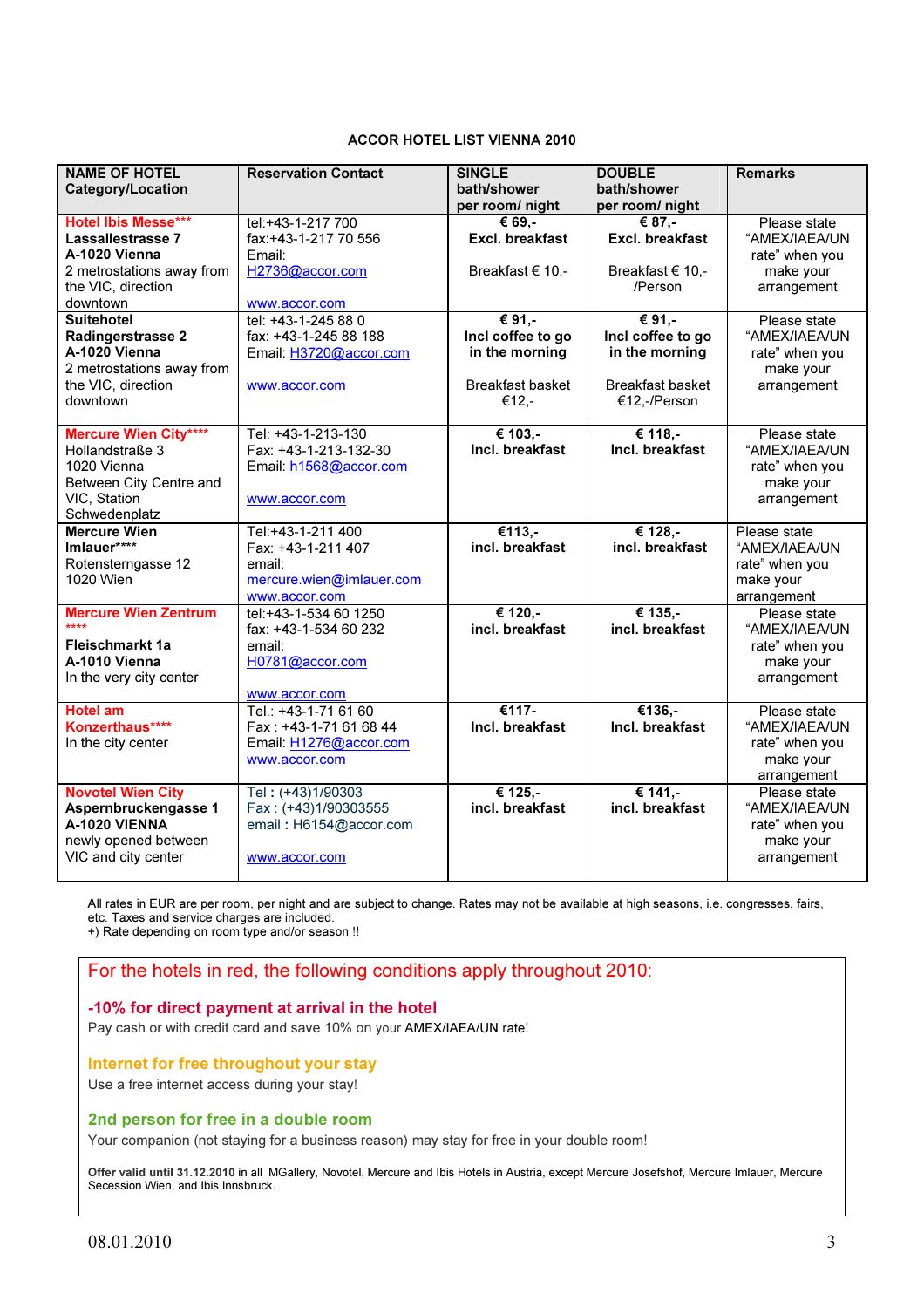# Further useful information you will find on the following webpages:

General Information about Vienna + accommodation: http://info.wien.at/<br>Airport Vienna: www.viennaairpor Airport Vienna:<br>
Cheap accommodation<br>
Cheap accommodation<br>
Cheap accommodation Other Online Hotel Reservation Link: www.hrs.de City Airport Train **http://www.cityairporttrain.com** 

www.hostelsweb.com/cities/vienna.html

# Transportation from/to Airport Vienna

## Vienna International Airport (VIE)

The journey time from the Vienna International Airport to Vienna is approx. 15 - 30 min. depending on the means of transport (train, bus ort taxi). Keep in mind that the actual journey time may also depend on the traffic conditions, if you are going by bus or taxi.

## 1.City Airport Train CAT

The City Airport Train is the non-stop connection between the station Wien Mitte / Landstraße and Vienna International Airport. The ride takes approx. 16 min. From the station Wien Mitte / Landstraße you have access to the underground lines U3 and U4.

If you are using the CAT you can check in your luggage at the City Air Terminal at the station Wien Mitte / Landstrasse.

Timetable CAT

from Wien Mitte to the airport: from 05:38 to 23:08 every 30 minutes from the airport to Wien Mitte: from 06:05 to 23:35 every 30 minutes Fares: one way ticket for one adult: from €9.00 / round-trip ticket for one adult: from €16.00 Note: The CAT is not a member of the public transport network and you need an appropriate ticket if you change to or from public means of transport.

## 2. Airport bus of the Vienna AirportLines (busses right outside the arrival hall)

#### a) Vienna International Airport - Wien Schwedenplatz

The trip takes approx. 20 min. From Schwedenplatz you have access to the underground lines U1 and U4.

to the airport: from 05:00 to 23:30 every 30 minutes from the airport: from 06:20 to 00:20 every 30 minutes

## b) Vienna International Airport - UNO City / Vienna International Center (VIC)